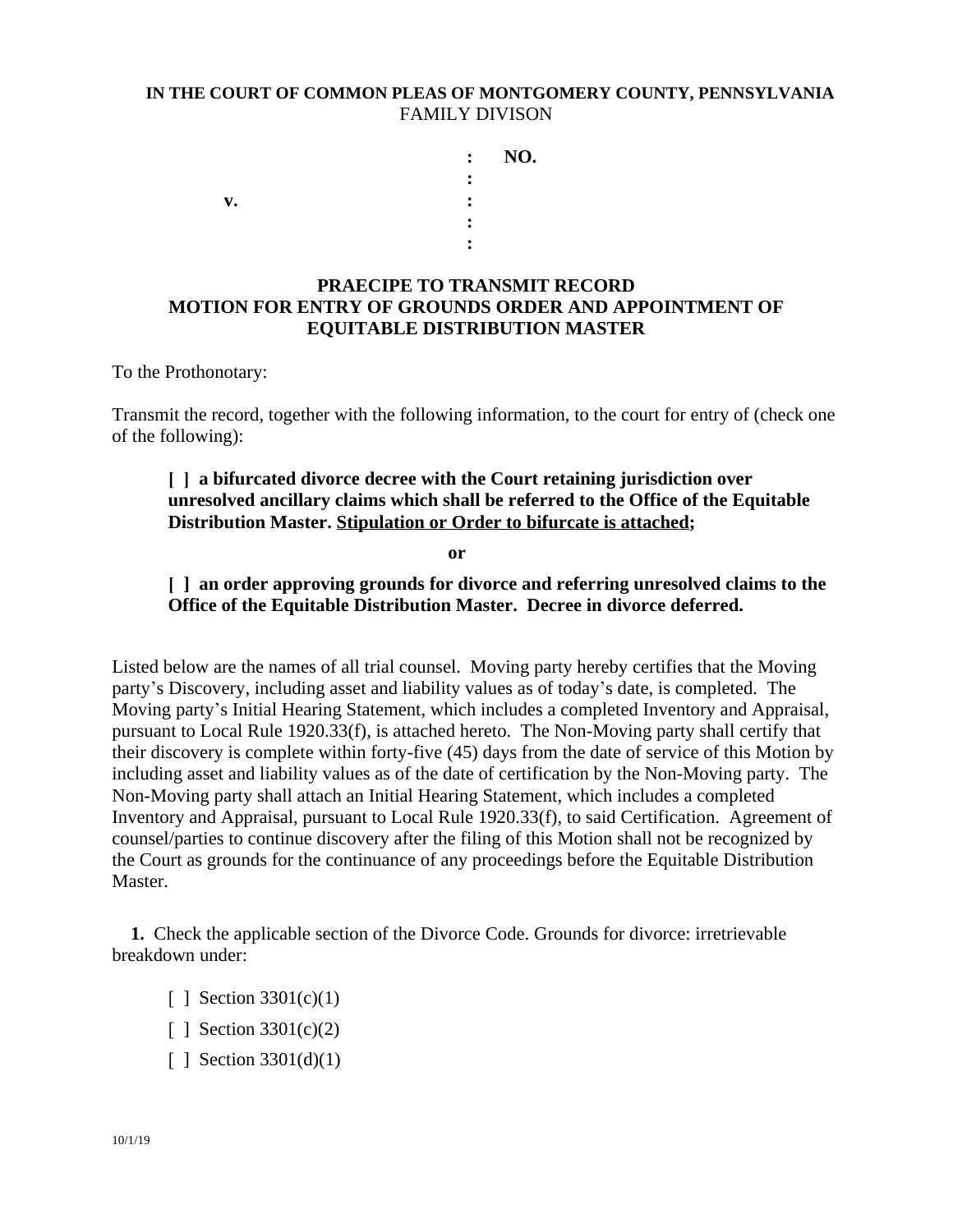**2.** Service of the Complaint:

- (a) Date served:  $\blacksquare$
- (b) Manner of service:\_\_\_\_\_\_\_\_\_\_\_\_\_\_\_\_\_\_\_\_\_\_\_\_\_\_\_\_\_\_\_\_\_\_\_\_\_\_\_\_\_\_\_\_\_\_\_\_\_\_\_\_ .

**3.** Complete either paragraph (a) or (b).

(a) *Section 3301(c)(1) or (2) of the Divorce Code*—Insert the date each party signed the Affidavit of Consent, and if the ground for divorce is under Section  $3301(c)(2)$  of the Divorce Code, insert the date the spouse was convicted of the personal injury crime identified in 23 Pa.C.S. §3103 next to the appropriate party and complete (1) and (2).

Plaintiff:  $\qquad \qquad$  ;

Defendant:

(1) The date the victim/injured party signed the Affidavit to Establish Presumption of Consent under Section 3301(c)(2) of the Divorce Code: \_\_\_\_\_\_\_\_\_\_\_\_\_\_\_\_\_\_\_\_ ;

\_\_\_\_\_\_\_\_\_\_\_\_\_\_\_\_\_\_\_\_\_\_\_\_\_\_\_\_\_\_\_\_\_\_\_\_\_\_\_\_\_\_\_\_\_\_\_ .

(2) The date of filing and date and manner of service of the Affidavit to Establish Presumption of Consent under Section 3301(c)(2) of the Divorce Code and a blank Counter-Affidavit under Section 3301(c)(2) upon the convicted party:

(b) *Section 3301(d) of the Divorce Code*:

(1) The date the Affidavit under Section 3301(d) of the Divorce Code was signed:  $\qquad \qquad ;$ 

\_\_\_\_\_\_\_\_\_\_\_\_\_\_\_\_\_\_\_\_\_\_\_\_\_\_\_\_\_\_\_\_\_\_\_\_\_\_\_\_\_\_\_\_\_\_\_\_\_\_\_\_\_\_\_\_\_\_\_\_\_\_\_\_\_\_\_\_\_\_\_.

(2) Date of filing and date and manner of service of the Affidavit under Section 3301(d) of the Divorce Code and blank Counter-Affidavit under Section 3301(d) of the *Divorce Code upon the the other party:*

\_\_\_\_\_\_\_\_\_\_\_\_\_\_\_\_\_\_\_\_\_\_\_\_\_\_\_\_\_\_\_\_\_\_\_\_\_\_\_\_\_\_\_\_\_\_\_\_\_\_\_\_\_\_\_\_\_\_\_\_\_\_\_\_\_ .

**4.** Related ancillary claims pending: \_\_\_\_\_\_\_\_\_\_\_\_\_\_\_\_\_\_\_\_\_\_\_\_\_\_\_\_\_\_\_\_\_\_\_\_\_\_\_\_\_\_\_\_\_

**5.** Complete either (a) or (b).

(a) Notice of Intention to File the Praecipe to Transmit Record, a copy of which is attached:

- (1) Date served:  $\frac{1}{2}$  and  $\frac{1}{2}$  .
- $(2)$  Manner of service: